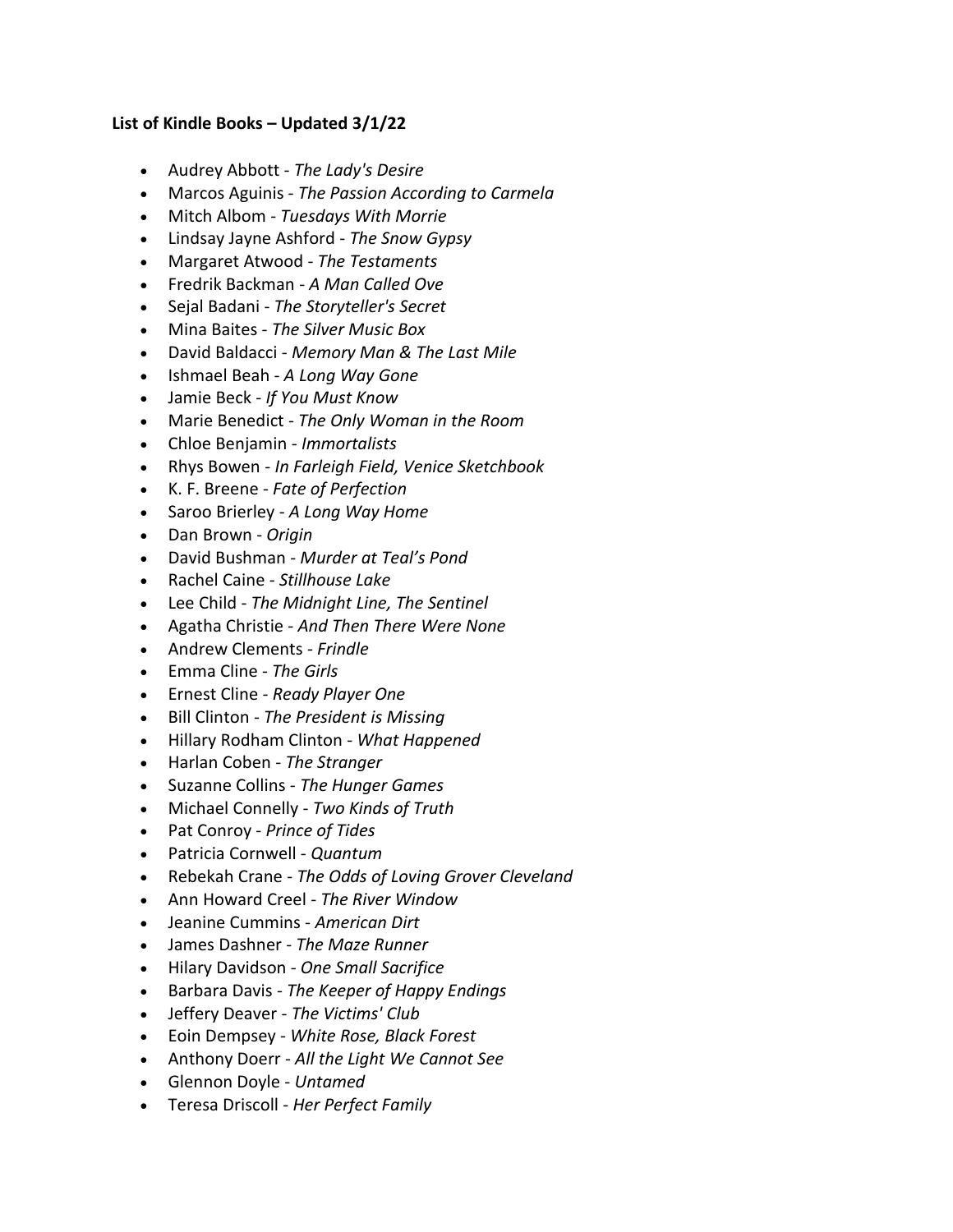- Jennifer Egan *Manhattan Beach*
- Barry Eisler *The Killer Collective*
- Louise Erdrich *The Round House*
- Janet Evanovich *The Shell Game, Pros and Cons, & Top Secret Twenty-One*
- A. J. Finn *The Woman in the Window*
- F. Scott Fitzgerald *The Great Gatsby*
- Matthew FitzSimmons *Constance*
- Gillian Flynn *Gone Girl & Sharp Objects*
- Jamie Ford *Hotel on the Corner of Bitter and Sweet*
- Gayle Forman *If I Stay*
- Anne Frasier *Find Me*
- Brian Freeman *Infinite*
- Diana Gabaldon *Outlander*
- Tess Gerritsen *Choose Me*
- Elizabeth Gilbert *City of Girls*
- Lee Goldberg *Lost Hills*
- William Golding *Lord of the Flies*
- Elena Gorokhova *A Train to Moscow*
- Chris Grabenstein *Escape from Mr. Lemoncello's Library*
- John Green *The Fault in Our Stars*
- John Grisham *The Whistler, Rogue Lawyer, Camino Island, The Rooster Bar, The Guardians, A Time for Mercy*
- Kristin Hannah *The Nightingale, The Four Winds*
- Heather Hansen *The Breaking Light*
- Kristin Harmel *The Book of Lost Names*
- Kelly Harmes *The Overdue Life of Amy Byler & The Seven Day Switch*
- Nadia Hashimi *The Pearl That Broke Its Shell*
- Paula Hawkins *The Girl on the Train & Into the Water*
- Noah Hawley *Before the Fall*
- Miranda Cowley Heller *The Paper Palace*
- Frank Herbert *Dune*
- Elin Hilderbrand *Summer of '69, 28 Summers*
- Laura Hillenbrand *Unbroken*
- S. E. Hinton *The Outsiders*
- Rachel Hollis *Girl, Wash Your Face*
- Gail Honeyman *Eleanor Oliphant is Completely Fine*
- Colleen Hoover *Reminders of Him*
- Khaled Hosseini *The Kite Runner*
- Dean Koontz *In the Heart of the Fire*
- Lynda Mullaly Hunt *Fish in a Tree*
- Masaji Ishikawa *A River in Darkness*
- Stephanie Jimenez *They Could Have Named Her Anything*
- Joy Jordan-Lake *A Tangled Mercy*
- Lesley Kagen *The Mutual Admiration Society*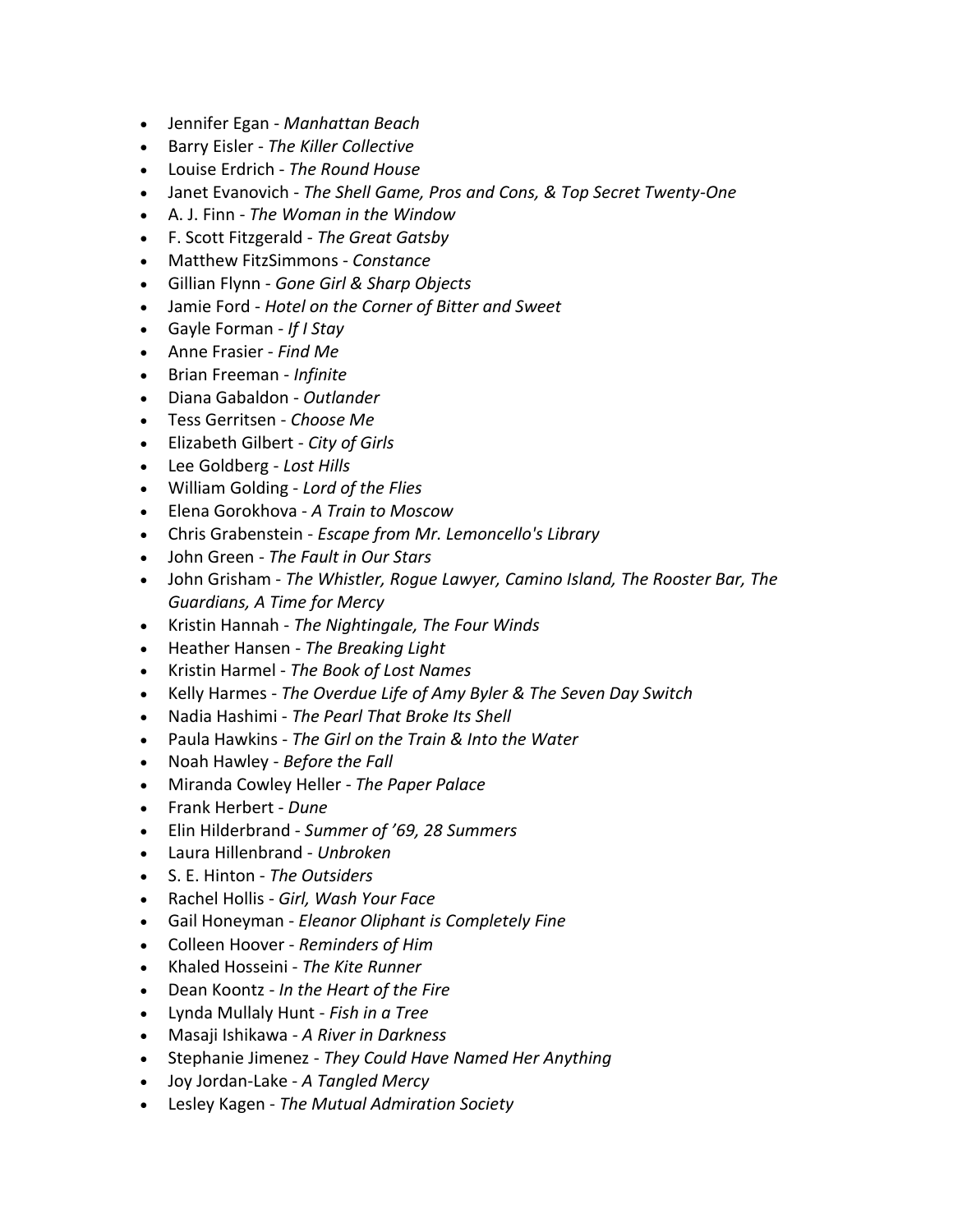- Kazuki Kaneshiro *Go*
- Minka Kent *The Thinnest Air*
- Stephen King *It & The Outsider*
- Christina Baker Kline *Orphan Train*
- Steven Konkoly *Deep Sleep*
- Mary Kubica *The Good Girl*
- Kevin Kwan *Crazy Rich Asians*
- Chris Kyle *American Sniper*
- Brianna Labuskes *A Familiar Sight*
- Stieg Larsson *The Girl with the Dragon Tattoo*
- Kerry Lonsdale *Everything We Keep*
- Harper Lee *To Kill a Mockingbird & Go Set a Watchman*
- Marc Levy *P. S. from Paris*
- Jess Lourey *Bloodline*
- Julianne MacLean *A Fire Sparkling & These Tangled Vines*
- Isabella Maldonado *The Cipher*
- Diana Marcum *The Tenth Island*
- George R. R. Martin *Game of Thrones*
- Andrew Mayne *The Naturalist*
- Kelley McNeil *A Day Like This*
- Brad Meltzer *The Lincoln Consipiracy*
- Stephenie Meyer *Midnight Sun*
- Megan Miranda *The Last House Guest*
- Dreda Say Mitchell *Say Her Name*
- Richard C. Morais *The Man With No Borders*
- Liane Moriarty *The Husband's Secret & Truly Madly Guilty*
- Jojo Moyes *Me Before You*
- Phyllis Reynolds Naylor *Shiloh*
- Celeste Ng *Little Fires Everywhere*
- Barbara Nickless *Blood on the Tracks*
- Loretta Nyhan *The Other Family*
- Barack Obama *The Promised Land*
- Michelle Obama *Becoming*
- Tim O'Brien *The Things They Carried*
- Gregg Olsen *If You Tell*
- Bill O'Reilly *Killing the Rising Sun*
- Delia Owens *Where the Crawdads Sing*
- R. J. Palacio *Wonder*
- Camille Pagan *Life and Other Near-Death Experiences*
- Camille Pagan *I'm Fine and Neither Are You*
- Joakim Palmkvist *The Dark Heart*
- B. A. Paris *Behind Closed Doors*
- James Patterson *Cross Justice*, *14th Deadly Sin*, *The 15th Affair, 16th Seduction*
- Eliot Peper *Bandwidth*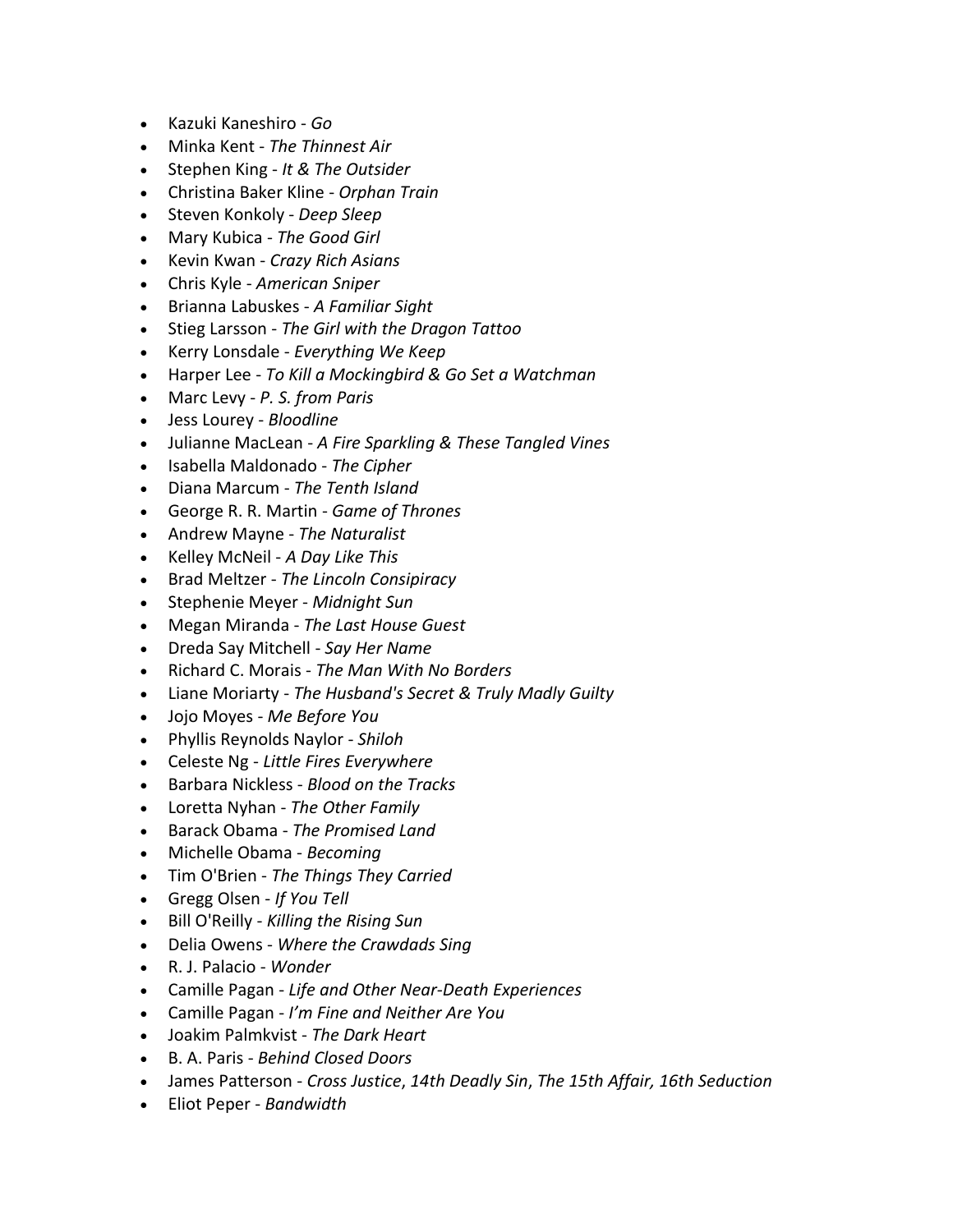- Ann Petry *The Street*
- Haley Phelan *Like Me*
- Jodi Picoult *Small Great Things*
- Oliver Potzsch *The Hangman's Daughter*
- Weina Dai Randel *The Last Rose of Shanghai*
- Dolores Redondo *All This I Will Give to You*
- Luanne Rice *Last Day, The Shadow Box*
- Ransom Riggs *Miss Peregrine's Home for Peculiar Children*
- Veronica Roth *Divergent*
- Ron Roy *July Jitters*
- Katrin Schumann *This Terrible Beauty*
- Lisa Scottoline *Every Fifteen Minutes*
- Sofia Segovia *The Murmer of Bees*
- Renee Shafranksy *Tips for Living*
- L. J. Shen *In the Unlikely Event*
- Daniel Silva *The Black Widow*
- Katie Sise *We Were Mothers*
- Jordan Sonnenblick *Drums, Girls, and Dangerous Pie*
- Frances Southwick *Prognosis Poor*
- Nicholas Sparks *Two by Two*
- Julia Spiro *Full*
- Mariah Stewart *An Invincible Summer*
- Victoria Helen Stone *Evelyn, After & False Step*
- Mark Sullivan *Beneath a Scarlet Sky*
- Anat Talshir *About the Night*
- Mary Ellen Taylor *Honeysuckle Season*
- Sally Thorne *The Hating Game*
- A. R. Torre *Every Last Secret*
- J. D. Trafford *Little Boy Lost*
- Anne Tyler *A Spool of Blue Thread*
- Fiona Valpy *The Dressmaker's Gift*
- Glendy Vanderah *Where the Forest Meets the Stars & The Light Through the Leaves*
- Annejet van der Zijl *An American Princess: The Many Lives of Allene Tew*
- Demian Vitanza *The Life or the Next*
- Ruth Ware *The Woman in Cabin 10*
- Debra Webb *Trust No One*
- Wendy Webb *Daughters of the Lake*
- Andy Weir *The Martian*
- J. B. West *Upstairs at the White House*
- Tara Westover *Educated: A Memoir*
- Marybeth Mayhew Whaler *The Things We Wish Were True*
- Colson Whitehead *The Nickel Boys*
- Elie Wiesel *Night*
- Sariah Wilson *The Roommaid*